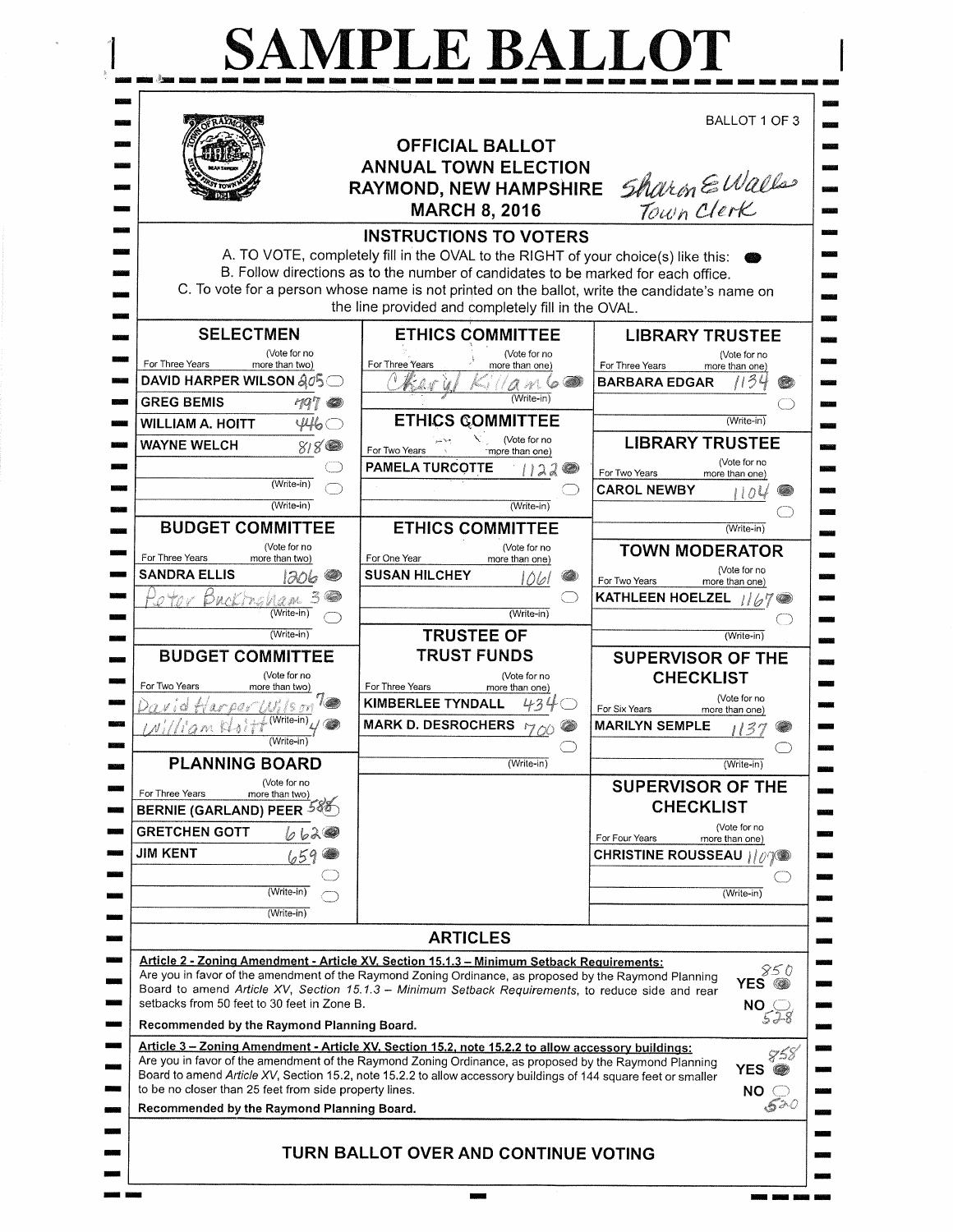## SAMPLE BALLOT

 $\label{eq:2.1} \begin{array}{ll} \mathcal{R} & \mathcal{R} \\ \mathcal{R} & \mathcal{R} \\ \mathcal{R} & \mathcal{R} \\ \mathcal{R} & \mathcal{R} \end{array}$ 

| Article 4 - Zoning Amendment - Article XV, Section 15.2, note 15.2.4 C.3 Zoning District:                                                                                                                                                                                                                                                                                                                                                                                                                                                                                                                                                                                                                                                                                                                                                                                                                                                                                                                                                                                                                                                                                                                                                                                                                                                                                                                                                                                                                                                                                                                                                 |                                                                        |
|-------------------------------------------------------------------------------------------------------------------------------------------------------------------------------------------------------------------------------------------------------------------------------------------------------------------------------------------------------------------------------------------------------------------------------------------------------------------------------------------------------------------------------------------------------------------------------------------------------------------------------------------------------------------------------------------------------------------------------------------------------------------------------------------------------------------------------------------------------------------------------------------------------------------------------------------------------------------------------------------------------------------------------------------------------------------------------------------------------------------------------------------------------------------------------------------------------------------------------------------------------------------------------------------------------------------------------------------------------------------------------------------------------------------------------------------------------------------------------------------------------------------------------------------------------------------------------------------------------------------------------------------|------------------------------------------------------------------------|
| Are you in favor of the amendment of the Raymond Zoning Ordinance, as proposed by the Raymond Planning<br>Board to amend Article XV, Section 15.2, note 15.2.4 to clarify that within the C.3 Zoning District, more than one<br>principal building will be permitted, except for Single Family Detached Dwelling and Dwelling-Two Family Unit<br>developments, which will be limited to one principal building per lot.                                                                                                                                                                                                                                                                                                                                                                                                                                                                                                                                                                                                                                                                                                                                                                                                                                                                                                                                                                                                                                                                                                                                                                                                                   | $YES \overset{\text{def}}{=}$<br>$NO \bigcirc$<br>438                  |
| Recommended by the Raymond Planning Board.                                                                                                                                                                                                                                                                                                                                                                                                                                                                                                                                                                                                                                                                                                                                                                                                                                                                                                                                                                                                                                                                                                                                                                                                                                                                                                                                                                                                                                                                                                                                                                                                |                                                                        |
| Article 5 - Zoning Amendment - Article VIII, Section 8.1 Administrative Policies:<br>Are you in favor of the amendment of the Raymond Zoning Ordinance, as proposed by the Raymond Planning<br>Board to amend Article VIII, Section 8.1 Administrative Procedures, to require the stamp of a Licensed Land<br>Surveyor on certified plot plans submitted with building permit applications and to allow septic plans to be used<br>as the required certified plot plan if a note is included on the plan by the owner of the plan that it may be used<br>for this purpose and it also bears the stamp of a Licensed Land Surveyor.                                                                                                                                                                                                                                                                                                                                                                                                                                                                                                                                                                                                                                                                                                                                                                                                                                                                                                                                                                                                        | $YES \overset{\mathcal{G}\leq \theta}{\bullet}$<br>$NO_{\cancel{1/2}}$ |
| Recommended by the Raymond Planning Board.                                                                                                                                                                                                                                                                                                                                                                                                                                                                                                                                                                                                                                                                                                                                                                                                                                                                                                                                                                                                                                                                                                                                                                                                                                                                                                                                                                                                                                                                                                                                                                                                |                                                                        |
| <u> Article 6 – Zoning Amendment – Article VII, Section 7.1.17 Review:</u><br>Are you in favor of the amendment of the Raymond Zoning Ordinance, as proposed by the Raymond Planning<br>Board to amend Article VII, Section 7.1.17, REVIEW, to remove the Board of Selectmen from the review and<br>approval process for impact fees.                                                                                                                                                                                                                                                                                                                                                                                                                                                                                                                                                                                                                                                                                                                                                                                                                                                                                                                                                                                                                                                                                                                                                                                                                                                                                                     | $YES\sqrt[7]{x}$<br>$NO \bigcirc$<br>594                               |
| Recommended by the Raymond Planning Board.                                                                                                                                                                                                                                                                                                                                                                                                                                                                                                                                                                                                                                                                                                                                                                                                                                                                                                                                                                                                                                                                                                                                                                                                                                                                                                                                                                                                                                                                                                                                                                                                |                                                                        |
| Article 7 - Design & Construct Replacement of Well #1 and Design & Construct New Well #4:<br>To see if the Town of Raymond will vote to raise and appropriate the sum of Two Million Six Hundred<br>Fifty-One Thousand Dollars (\$2,651,000) (gross budget) for the purpose of designing and constructing the<br>replacement of Well #1 and of designing and constructing a new Well #4, and to authorize the issuance of not<br>more than Two Million Six Hundred Fifty-One Thousand Dollars (\$2,651,000) of bonds or notes in<br>accordance with the provisions of the Municipal Finance Act (RSA 33) and to authorize the Selectmen to apply<br>for, obtain and accept federal, state or other aid, if any, which may be available for said purchase and to<br>comply with all laws applicable to said project. Furthermore, to authorize the Selectmen to issue, negotiate,<br>sell and deliver said bonds and notes and to determine the rate of interest thereon and the maturity and other<br>terms thereof; and to authorize the Selectmen to take any other action or to pass any other vote relative thereto.<br>(The repayment of principal and interest shall be a general obligation of the Town of Raymond and it is the<br>Selectmen's intent that the repayment of the principal and interest shall be funded through water revenues).<br>3/5 ballot vote required.                                                                                                                                                                                                                                                      | 1026<br>YES <sup>3</sup><br>$NO \bigcirc$<br>388<br>regula             |
| Recommended by the Board of Selectmen.                                                                                                                                                                                                                                                                                                                                                                                                                                                                                                                                                                                                                                                                                                                                                                                                                                                                                                                                                                                                                                                                                                                                                                                                                                                                                                                                                                                                                                                                                                                                                                                                    |                                                                        |
| Recommended by the Budget Committee.<br>Estimated 2016 Tax Impact: None. This Warrant Article is paid with water revenues.                                                                                                                                                                                                                                                                                                                                                                                                                                                                                                                                                                                                                                                                                                                                                                                                                                                                                                                                                                                                                                                                                                                                                                                                                                                                                                                                                                                                                                                                                                                |                                                                        |
| Article 8 - Bond Article - Capital Improvement Program Vehicle & Equipment Purchases:<br>Shall the Town of Raymond vote to raise and appropriate the sum of Six Hundred Seventy-Three Thousand<br>Five Hundred Twenty-Six Dollars (\$673,526) for the purpose of purchasing vehicles and equipment for the<br>Town of Raymond Public Works Department using the policies of the Capital Improvement Plan as its basis for<br>such expenditures, and to authorize the issuance of not more than Six Hundred Seventy-Three Thousand<br>Five Hundred Twenty-Six Dollars (\$673,526) of such sum to be raised through the issuance of bonds or notes<br>under and in compliance with the Municipal Finance Act (RSA 33) and to authorize the Selectmen to apply for,<br>obtain and accept federal, state or other aid, if any, which may be available for said purchase and to comply with<br>all laws applicable to said project. Furthermore, to authorize the Selectmen to issue, negotiate, sell and deliver<br>said bonds and notes and to determine the rate of interest thereon and the maturity and other terms thereof;<br>and to authorize the Selectmen to take any other action or to pass any other vote relative thereto. (The<br>repayment of principal and interest shall be a general obligation of the Town of Raymond and it is the<br>Selectmen's intent that the repayment of the principal and interest shall be funded through taxation). And<br>further, to raise and appropriate an additional sum of Fifteen Thousand Dollars (\$15,000) for the bond issuance<br>and bond counsel costs. 3/5 ballot vote required. | 82  <br>YES ©<br>$NO \bigcirc$<br>594<br>Railed                        |
| Recommended by the Board of Selectmen.<br>Recommended by the Budget Committee.<br>Estimated 2016 Tax Impact: \$0.02 (2016 appropriation covers bond issuance and counsel costs)<br>Estimated 2017 Tax Impact: \$0.18 (2017 appropriation covers first year principal and interest costs)                                                                                                                                                                                                                                                                                                                                                                                                                                                                                                                                                                                                                                                                                                                                                                                                                                                                                                                                                                                                                                                                                                                                                                                                                                                                                                                                                  |                                                                        |
| <b>GO TO NEXT BALLOT AND CONTINUE VOTING</b>                                                                                                                                                                                                                                                                                                                                                                                                                                                                                                                                                                                                                                                                                                                                                                                                                                                                                                                                                                                                                                                                                                                                                                                                                                                                                                                                                                                                                                                                                                                                                                                              |                                                                        |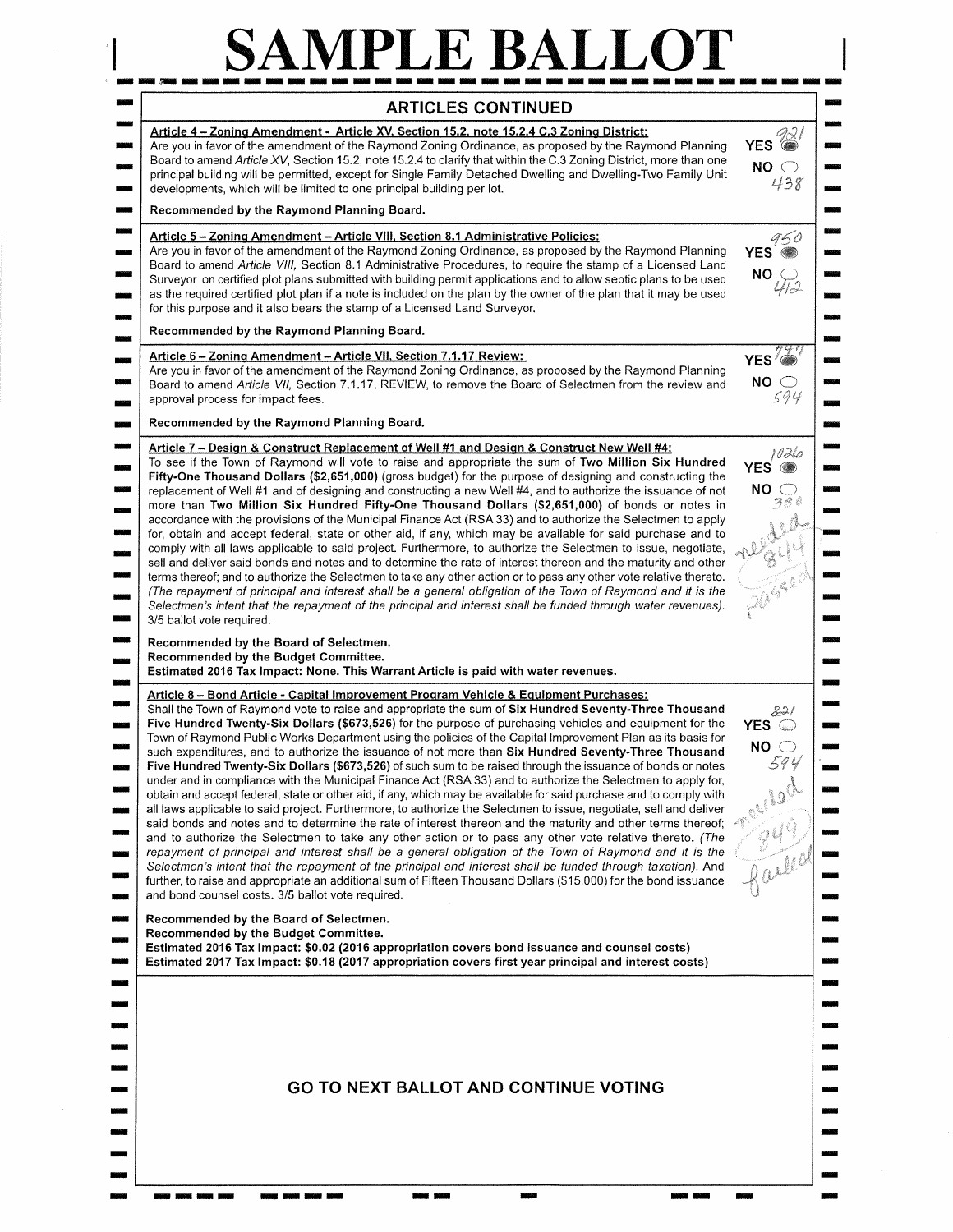|                                                                                                                                                                                                                                     |                                         | <b>OFFICIAL BALLOT</b>                                                                                                                                                                                                                                                                                                                          | BALLOT 2 OF 3                                |
|-------------------------------------------------------------------------------------------------------------------------------------------------------------------------------------------------------------------------------------|-----------------------------------------|-------------------------------------------------------------------------------------------------------------------------------------------------------------------------------------------------------------------------------------------------------------------------------------------------------------------------------------------------|----------------------------------------------|
|                                                                                                                                                                                                                                     |                                         | <b>ANNUAL TOWN ELECTION</b>                                                                                                                                                                                                                                                                                                                     |                                              |
|                                                                                                                                                                                                                                     |                                         | <b>RAYMOND, NEW HAMPSHIRE</b>                                                                                                                                                                                                                                                                                                                   |                                              |
|                                                                                                                                                                                                                                     |                                         | <b>MARCH 8, 2016</b>                                                                                                                                                                                                                                                                                                                            |                                              |
|                                                                                                                                                                                                                                     |                                         | <b>ARTICLES CONTINUED</b>                                                                                                                                                                                                                                                                                                                       |                                              |
| Article 9 - Operating Budget/Default Budget:<br>(\$8,232,194).                                                                                                                                                                      |                                         | Shall the Town of Raymond vote to raise and appropriate as an operating budget, not including appropriations<br>by Special Warrant Articles and other appropriations voted separately, the amounts set forth on the budget<br>posted with the warrant, or as amended by vote of the first session, for the purposes set forth therein, totaling | $YES\frac{760}{2}$<br>NO <sub>o</sub><br>679 |
| Components of Budget include:                                                                                                                                                                                                       | \$7,428,429<br>\$803,764<br>\$8,232,194 | Town Operating Budget<br>Water Department Operating Budget<br><b>TOTAL</b>                                                                                                                                                                                                                                                                      |                                              |
| operating budget only.                                                                                                                                                                                                              |                                         | Should this article be defeated, the default budget shall be (\$8,033,433) which is the same as last year, with<br>certain adjustments required by previous action of the Town of Raymond or by law; or the governing body may<br>hold one special meeting, in accordance with RSA 40:13, X and XVI, to take up the issue of a revised          |                                              |
| Components of default budget include: \$7,195,359                                                                                                                                                                                   | \$838,073<br>\$8,033,433                | Town Default Budget<br>Water Department Default Budget<br>TOTAL                                                                                                                                                                                                                                                                                 |                                              |
| <b>Warrant Articles.</b>                                                                                                                                                                                                            |                                         | Note: This operating budget Warrant Article does not include appropriations contained in any other                                                                                                                                                                                                                                              |                                              |
| Recommended by the Budget Committee.<br>Estimated Tax Impact 2016 Town Proposed Operating Budget: \$6.37<br>Estimated Tax Impact 2016 Town Default Operating Budget: \$6.10<br><b>Article 10 - Collective Bargaining Agreement:</b> |                                         | Shall the Town of Raymond vote to approve the cost items included in the collective bargaining agreement<br>reached between the Town of Raymond and the American Federation of State, County and Municipal<br>Employees Council 93, Local 863 (AFSCME), which calls for the following increases in salaries and benefits at                     | 856<br>YES @<br>NO 0                         |
| the current staffing level:                                                                                                                                                                                                         |                                         |                                                                                                                                                                                                                                                                                                                                                 | 597                                          |
| <u>Year</u><br>2016                                                                                                                                                                                                                 | <b>Estimated Costs</b><br>\$10,384.00   |                                                                                                                                                                                                                                                                                                                                                 |                                              |
| 2017                                                                                                                                                                                                                                | \$14,630.00                             |                                                                                                                                                                                                                                                                                                                                                 |                                              |
| 2018<br>2019                                                                                                                                                                                                                        | \$14,946.00<br>\$4,169.00               |                                                                                                                                                                                                                                                                                                                                                 |                                              |
| levels.                                                                                                                                                                                                                             |                                         | And further to raise and appropriate the sum of Ten Thousand Three Hundred Eighty-Four Dollars<br>(\$10,384.00) for the current fiscal year, such sum representing the additional costs attributable to the increase<br>in salaries and benefits required by the new agreement over those that would be paid at the current staffing            |                                              |
| Recommended by the Board of Selectmen.<br>Recommended by the Budget Committee.<br>Estimated 2016 Tax Impact: \$0.01                                                                                                                 |                                         |                                                                                                                                                                                                                                                                                                                                                 |                                              |
| <b>Article 11 - Collective Bargaining Agreement:</b><br>meeting, at its option, to address Warrant Article 10 cost items only?                                                                                                      |                                         | Shall the Town of Raymond, if Warrant Article 10 is defeated, authorize the governing body to call one special                                                                                                                                                                                                                                  | <b>YES</b>                                   |
| Recommended by the Board of Selectmen.                                                                                                                                                                                              |                                         |                                                                                                                                                                                                                                                                                                                                                 | NO.                                          |
| <u> Article 12 – Scholarship Fund:</u>                                                                                                                                                                                              |                                         | Shall the Town of Raymond vote to raise and appropriate the sum of Two Thousand Dollars (\$2,000) to be<br>placed in the Town of Raymond Scholarship Fund for Raymond High School Senior Graduates and any<br>Raymond resident attending their first year of college (established pursuant to Warrant Article 23 at the 2000                    | 1168<br>YES <sup>2</sup><br>$NO \bigcirc$    |
| Town Meeting)? Said funds are to be administered by the Board of Selectmen as agents to expend.                                                                                                                                     |                                         |                                                                                                                                                                                                                                                                                                                                                 | 307                                          |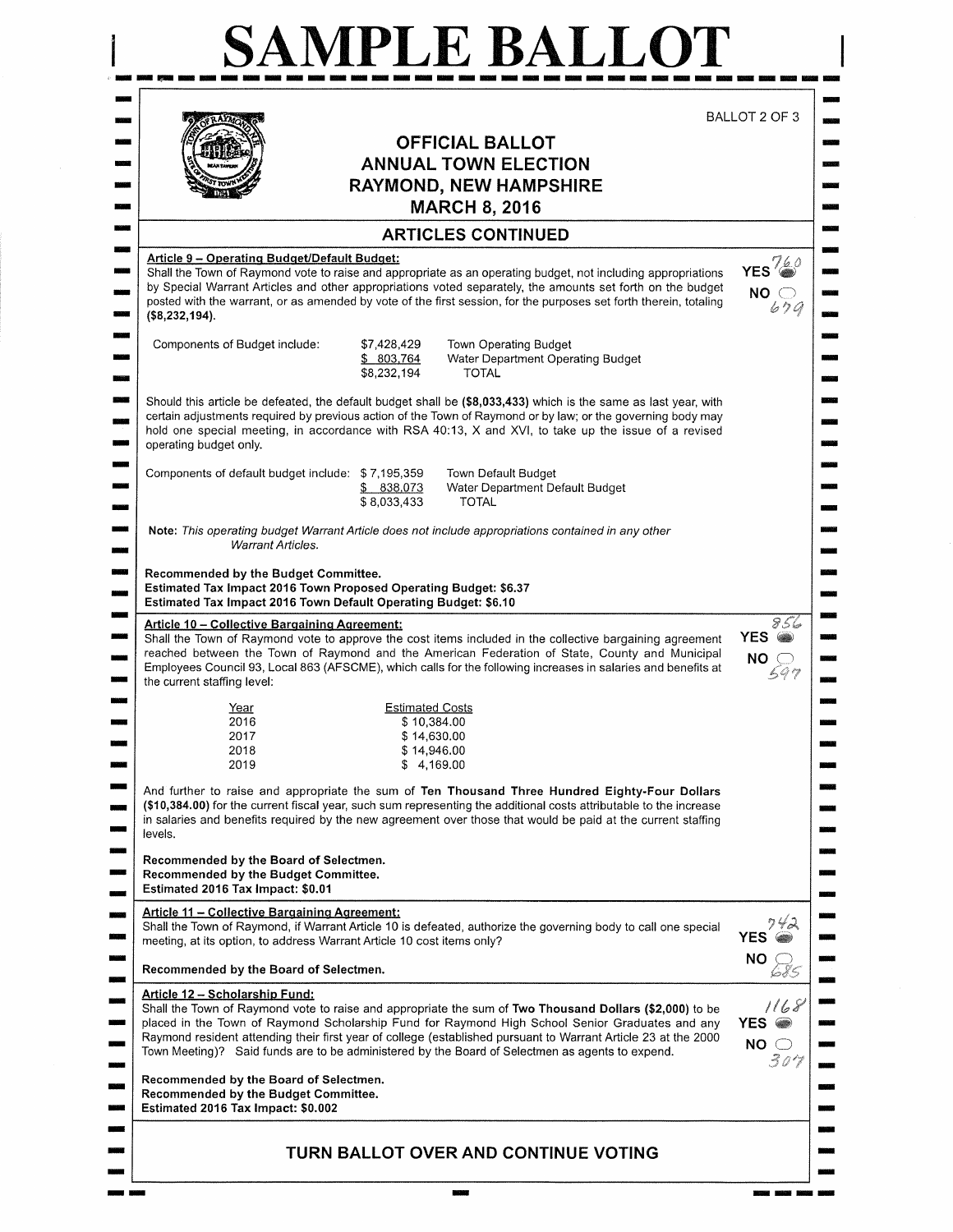## SAMPLE BALLOT

 $\mathbf{1}$ 

| <b>Article 13 - Social Services Agencies:</b><br>Shall the Town of Raymond vote to raise and appropriate the sum of Seventy Thousand, Eight Hundred<br>Twenty Dollars (\$70,820) in support of the following?                                                                                                                                                                                                                                                                                                                                                                                                          |                      | 1064<br>YES <sup>3</sup><br>$NO \bigcirc$        |
|------------------------------------------------------------------------------------------------------------------------------------------------------------------------------------------------------------------------------------------------------------------------------------------------------------------------------------------------------------------------------------------------------------------------------------------------------------------------------------------------------------------------------------------------------------------------------------------------------------------------|----------------------|--------------------------------------------------|
| A Safe Place/Sexual Assault Support Services: \$<br>-4.175<br>American Red Cross:<br>\$<br>1,850<br>Area Homemaker Health Aide Service:<br>\$<br>4,000<br>Court Appointed Service Advocates:<br>\$<br>500<br>Child Advocacy Center of Rockingham County:<br>\$<br>1,097<br>Child and Family Services:<br>5,597<br>Lamprey Health Care:<br>\$<br>6,500<br>Retired Senior Volunteer Program:<br>\$<br>600<br>Richie McFarland Children Center:<br>3,658<br>\$<br>Rockingham Community Action:<br>\$36,000<br>Rockingham County Nutrition Program:<br>\$3,747<br>Seacoast Mental Health:<br>\$3,097<br>\$70,820<br>TOTAL: |                      | 383                                              |
| Recommended by the Board of Selectmen.<br>Recommended by the Budget Committee.<br>Estimated 2016 Tax Impact: \$0.08                                                                                                                                                                                                                                                                                                                                                                                                                                                                                                    |                      |                                                  |
| Article 14 - Mosquito Spraying:<br>Shall the Town of Raymond vote to raise and appropriate the sum of Forty Thousand Dollars (\$40,000) for<br>the purpose of controlling the Adult Mosquito Population in the Town of Raymond? Methods to include, but may<br>not be limited to, spraying bacterial insecticide into stagnant water for mosquito larvae control, and other<br>reasonable steps to achieve adequate control.                                                                                                                                                                                           |                      | 1196<br>YES <sup>3</sup><br>NO $\subset$<br>-264 |
| Recommended by the Budget Committee.<br>Estimated 2016 Tax Impact: \$0.05<br>Article 15 - Capital Improvements:<br>Shall the Town of Raymond vote to raise and appropriate the sum of Two Hundred Fifty Thousand Dollars<br>(\$250,000) to be deposited into previously established Capital Reserve Funds (listed below) and to apportion<br>this sum among the several funds as listed below, naming the Board of Selectmen as agents thereof?                                                                                                                                                                        |                      | YES                                              |
| GENERAL GOVERNMENT BUILDINGS MAINTENANCE AND IMPROVEMENT                                                                                                                                                                                                                                                                                                                                                                                                                                                                                                                                                               | \$25,000             | NO $\subset$<br>5,526                            |
| HIGHWAY DEPARTMENT VEHICLE REPAIR AND REPLACEMENT                                                                                                                                                                                                                                                                                                                                                                                                                                                                                                                                                                      | \$50,000             |                                                  |
|                                                                                                                                                                                                                                                                                                                                                                                                                                                                                                                                                                                                                        |                      |                                                  |
|                                                                                                                                                                                                                                                                                                                                                                                                                                                                                                                                                                                                                        |                      |                                                  |
| <b>HIGHWAY DEPARTMENT HEAVY EQUIPMENT</b><br><b>BRIDGE MAINTENANCE</b>                                                                                                                                                                                                                                                                                                                                                                                                                                                                                                                                                 | \$30,000<br>\$25,000 |                                                  |
|                                                                                                                                                                                                                                                                                                                                                                                                                                                                                                                                                                                                                        | \$<br>0              |                                                  |
| <b>SIDEWALKS</b><br>TOWN OFFICE TECHNOLOGY                                                                                                                                                                                                                                                                                                                                                                                                                                                                                                                                                                             | \$<br>0              |                                                  |
| <b>REVALUATION</b>                                                                                                                                                                                                                                                                                                                                                                                                                                                                                                                                                                                                     | \$<br>$\Omega$       |                                                  |
| <b>MASTER PLAN UPDATES</b>                                                                                                                                                                                                                                                                                                                                                                                                                                                                                                                                                                                             | \$<br>$\Omega$       |                                                  |
| <b>NEW TOWN FACILITIES</b>                                                                                                                                                                                                                                                                                                                                                                                                                                                                                                                                                                                             | \$<br>0              |                                                  |
| <b>LIBRARY</b>                                                                                                                                                                                                                                                                                                                                                                                                                                                                                                                                                                                                         | \$<br>$\Omega$       |                                                  |
| POLICE DEPARTMENT & DISPATCH EQUIPMENT & VEHICLE                                                                                                                                                                                                                                                                                                                                                                                                                                                                                                                                                                       | \$45,000             |                                                  |
| FIRE DEPARTMENT EQUIPMENT AND VEHICLE                                                                                                                                                                                                                                                                                                                                                                                                                                                                                                                                                                                  | \$50,000             |                                                  |
| RECREATION DEPARTMENT EQUIPMENT, VEHICLES AND FACILITIES                                                                                                                                                                                                                                                                                                                                                                                                                                                                                                                                                               | \$<br>0              |                                                  |
| PARKS EQUIPMENT VEHICLES AND FACILITIES                                                                                                                                                                                                                                                                                                                                                                                                                                                                                                                                                                                | \$25,000             |                                                  |
| TOTALS TO CAPITAL RESERVE FUND                                                                                                                                                                                                                                                                                                                                                                                                                                                                                                                                                                                         | \$250,000            |                                                  |
| Recommended by the Board of Selectmen.<br>Recommended by the Budget Committee.<br>Estimated 2016 Tax Impact: \$0.30                                                                                                                                                                                                                                                                                                                                                                                                                                                                                                    |                      |                                                  |

 $\overline{\phantom{a}}$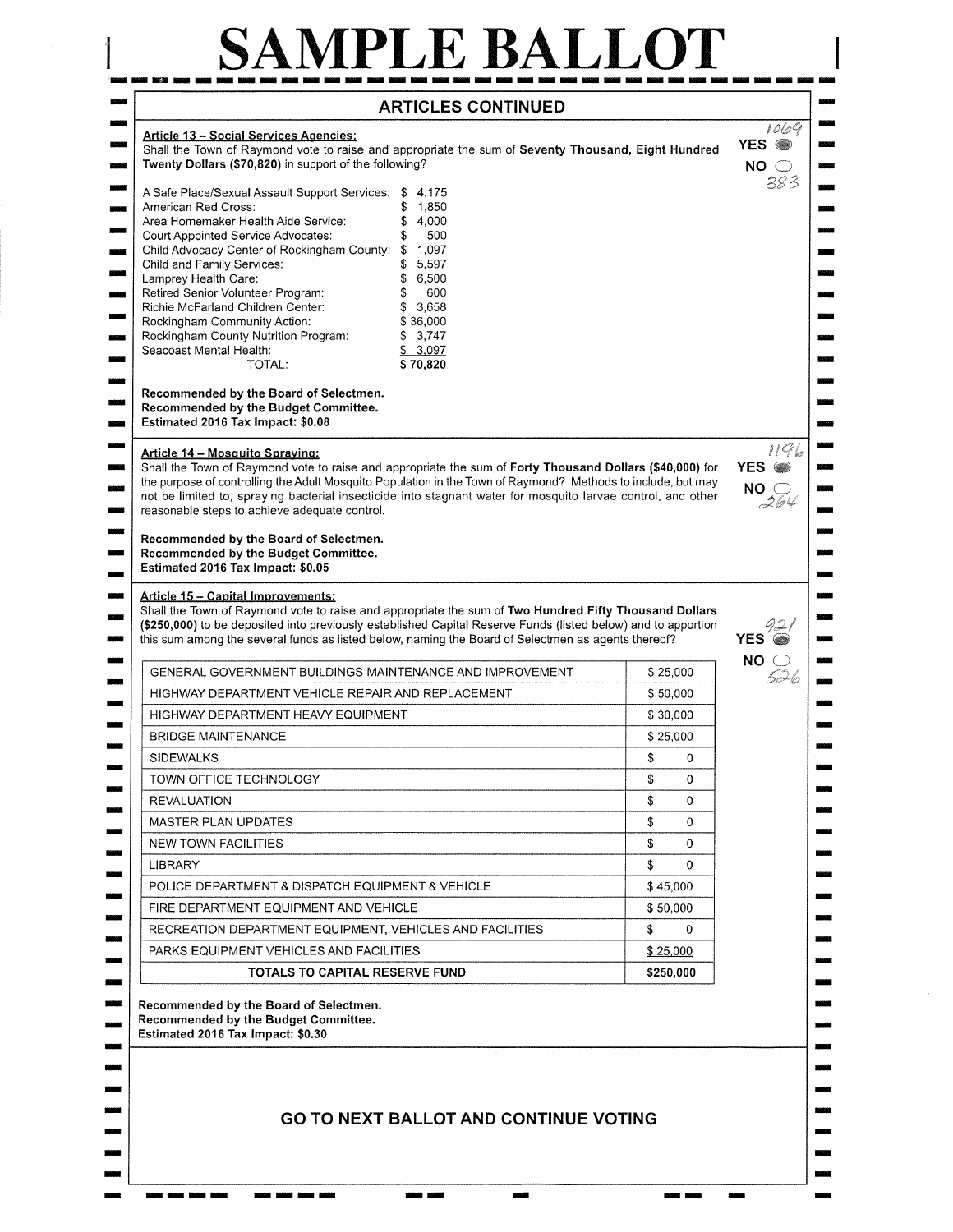| <b>ARTICLES CONTINUED</b><br><b>Article 16 – Capital Reserve Funds (Water Revenues):</b><br>Shall the Town of Raymond vote to raise and appropriate the sum of Twenty-Eight Thousand Dollars (\$28,000)<br>to be deposited into previously established Capital Reserve Funds (listed below) and to apportion this sum<br>among the several funds as listed below? These funds shall be paid by Water Revenues.<br>New Water Treatment Facility<br>Clean Water Wells<br>\$<br>$\Omega$<br>\$26,500<br>Paint Water Tank Towers<br>500<br>Water Department Utility Replace Vehicle<br>\$<br>\$1,000<br>New Well Site Acquisitions<br>\$28,000<br><b>TOTAL</b><br>Recommended by the Board of Selectmen.<br>Recommended by the Budget Committee.<br>Estimated 2016 Tax Impact: None. This Warrant Article is paid with water revenues.<br>Article 17 - Shim and Overlay Special Revenue Fund:<br>Shall the Town of Raymond vote to raise and appropriate the sum of Six Hundred Thirty Thousand One<br>Hundred Twenty-Two Dollars (\$630,122) for road reconstruction and to replace the Onway Lake Road<br>culvert, said funds to be funded in an amount up to \$225,122 by the Highway Block Grant and the remainder<br>to be funded by the Shim and Overlay Special Revenue Fund. No amount to be raised by taxation. This is a<br>non-lapsing appropriation per RSA 32:7, VI and will not lapse until the work is complete or until December 31,<br>2018, whichever comes first.<br>Recommended by the Board of Selectmen.<br>Recommended by the Budget Committee.<br>Estimated 2016 Tax Impact: None<br><b>Article 18 - Road Reconstruction Projects:</b><br>Shall the Town of Raymond vote to raise and appropriate the sum of One Hundred Forty-Nine Thousand<br>Dollars (\$149,000) for road reconstruction projects? This will be a non-lapsing appropriation per RSA 32:7, VI<br>and will not lapse until the road reconstruction work has been completed or by December 31, 2018, whichever<br>comes first.<br>Recommended by the Board of Selectmen.<br>Recommended by the Budget Committee.<br>Estimated 2016 Tax Impact: \$0.18<br>Article 19 - Vacation and Sick Leave Non-Union Fund:<br>Shall the Town of Raymond vote to raise and appropriate the sum of Fifty Thousand Dollars (\$50,000) to be<br>added to the Vacation and Sick Leave Non-Union Expendable Trust Fund (established pursuant to Warrant<br>Article #25 of the 2004 Town Meeting). For the purpose of paying out accrued time as indicated in the Town of<br>Raymond Personnel Policy?<br>Recommended by the Board of Selectmen.<br>Recommended by the Budget Committee.<br>Estimated 2016 Tax Impact: \$0.06<br>Article 20 - Vacation and Sick Leave Union Fund:<br>Shall the Town of Raymond vote to raise and appropriate the sum of Ten Thousand Dollars (\$10,000) to be<br>added to the Vacation and Sick Leave Union Expendable Trust Fund (established pursuant to Warrant Article<br>#14 of the 2002 Town Meeting). For the purpose of paying out accrued time as indicated in the Town of<br>Raymond Personnel Policy?<br>Recommended by the Board of Selectmen.<br>Recommended by the Budget Committee.<br>Estimated 2016 Tax Impact: \$0.01<br>TURN BALLOT OVER AND CONTINUE VOTING | <b>OFFICIAL BALLOT</b><br><b>ANNUAL TOWN ELECTION</b><br><b>RAYMOND, NEW HAMPSHIRE</b><br><b>MARCH 8, 2016</b> | BALLOT 3 OF 3                                                             |
|---------------------------------------------------------------------------------------------------------------------------------------------------------------------------------------------------------------------------------------------------------------------------------------------------------------------------------------------------------------------------------------------------------------------------------------------------------------------------------------------------------------------------------------------------------------------------------------------------------------------------------------------------------------------------------------------------------------------------------------------------------------------------------------------------------------------------------------------------------------------------------------------------------------------------------------------------------------------------------------------------------------------------------------------------------------------------------------------------------------------------------------------------------------------------------------------------------------------------------------------------------------------------------------------------------------------------------------------------------------------------------------------------------------------------------------------------------------------------------------------------------------------------------------------------------------------------------------------------------------------------------------------------------------------------------------------------------------------------------------------------------------------------------------------------------------------------------------------------------------------------------------------------------------------------------------------------------------------------------------------------------------------------------------------------------------------------------------------------------------------------------------------------------------------------------------------------------------------------------------------------------------------------------------------------------------------------------------------------------------------------------------------------------------------------------------------------------------------------------------------------------------------------------------------------------------------------------------------------------------------------------------------------------------------------------------------------------------------------------------------------------------------------------------------------------------------------------------------------------------------------------------------------------------------------------------------------------------------------------------------------------------------------------------------------------------------------------------------------------------------------------------------------------------------------------------------------------------------------------------------------------------------------------|----------------------------------------------------------------------------------------------------------------|---------------------------------------------------------------------------|
| ويدون<br>أنتنق<br><b>STATE</b>                                                                                                                                                                                                                                                                                                                                                                                                                                                                                                                                                                                                                                                                                                                                                                                                                                                                                                                                                                                                                                                                                                                                                                                                                                                                                                                                                                                                                                                                                                                                                                                                                                                                                                                                                                                                                                                                                                                                                                                                                                                                                                                                                                                                                                                                                                                                                                                                                                                                                                                                                                                                                                                                                                                                                                                                                                                                                                                                                                                                                                                                                                                                                                                                                                                  |                                                                                                                | $YES\overset{\wedge}{\Longrightarrow}^{\theta}$<br>NO <sub>o</sub><br>304 |
|                                                                                                                                                                                                                                                                                                                                                                                                                                                                                                                                                                                                                                                                                                                                                                                                                                                                                                                                                                                                                                                                                                                                                                                                                                                                                                                                                                                                                                                                                                                                                                                                                                                                                                                                                                                                                                                                                                                                                                                                                                                                                                                                                                                                                                                                                                                                                                                                                                                                                                                                                                                                                                                                                                                                                                                                                                                                                                                                                                                                                                                                                                                                                                                                                                                                                 |                                                                                                                | 1156<br>YES <sup>®</sup><br>NO <sub>o</sub><br>270                        |
|                                                                                                                                                                                                                                                                                                                                                                                                                                                                                                                                                                                                                                                                                                                                                                                                                                                                                                                                                                                                                                                                                                                                                                                                                                                                                                                                                                                                                                                                                                                                                                                                                                                                                                                                                                                                                                                                                                                                                                                                                                                                                                                                                                                                                                                                                                                                                                                                                                                                                                                                                                                                                                                                                                                                                                                                                                                                                                                                                                                                                                                                                                                                                                                                                                                                                 |                                                                                                                | 1041<br>YES @<br>NO <sub>o</sub><br>399                                   |
|                                                                                                                                                                                                                                                                                                                                                                                                                                                                                                                                                                                                                                                                                                                                                                                                                                                                                                                                                                                                                                                                                                                                                                                                                                                                                                                                                                                                                                                                                                                                                                                                                                                                                                                                                                                                                                                                                                                                                                                                                                                                                                                                                                                                                                                                                                                                                                                                                                                                                                                                                                                                                                                                                                                                                                                                                                                                                                                                                                                                                                                                                                                                                                                                                                                                                 |                                                                                                                | 675<br>YES $\bigcirc$<br>NO O<br>756                                      |
|                                                                                                                                                                                                                                                                                                                                                                                                                                                                                                                                                                                                                                                                                                                                                                                                                                                                                                                                                                                                                                                                                                                                                                                                                                                                                                                                                                                                                                                                                                                                                                                                                                                                                                                                                                                                                                                                                                                                                                                                                                                                                                                                                                                                                                                                                                                                                                                                                                                                                                                                                                                                                                                                                                                                                                                                                                                                                                                                                                                                                                                                                                                                                                                                                                                                                 |                                                                                                                | <b>YES</b><br>NO <sub>o</sub><br>$\gamma_1$ 3                             |
|                                                                                                                                                                                                                                                                                                                                                                                                                                                                                                                                                                                                                                                                                                                                                                                                                                                                                                                                                                                                                                                                                                                                                                                                                                                                                                                                                                                                                                                                                                                                                                                                                                                                                                                                                                                                                                                                                                                                                                                                                                                                                                                                                                                                                                                                                                                                                                                                                                                                                                                                                                                                                                                                                                                                                                                                                                                                                                                                                                                                                                                                                                                                                                                                                                                                                 |                                                                                                                |                                                                           |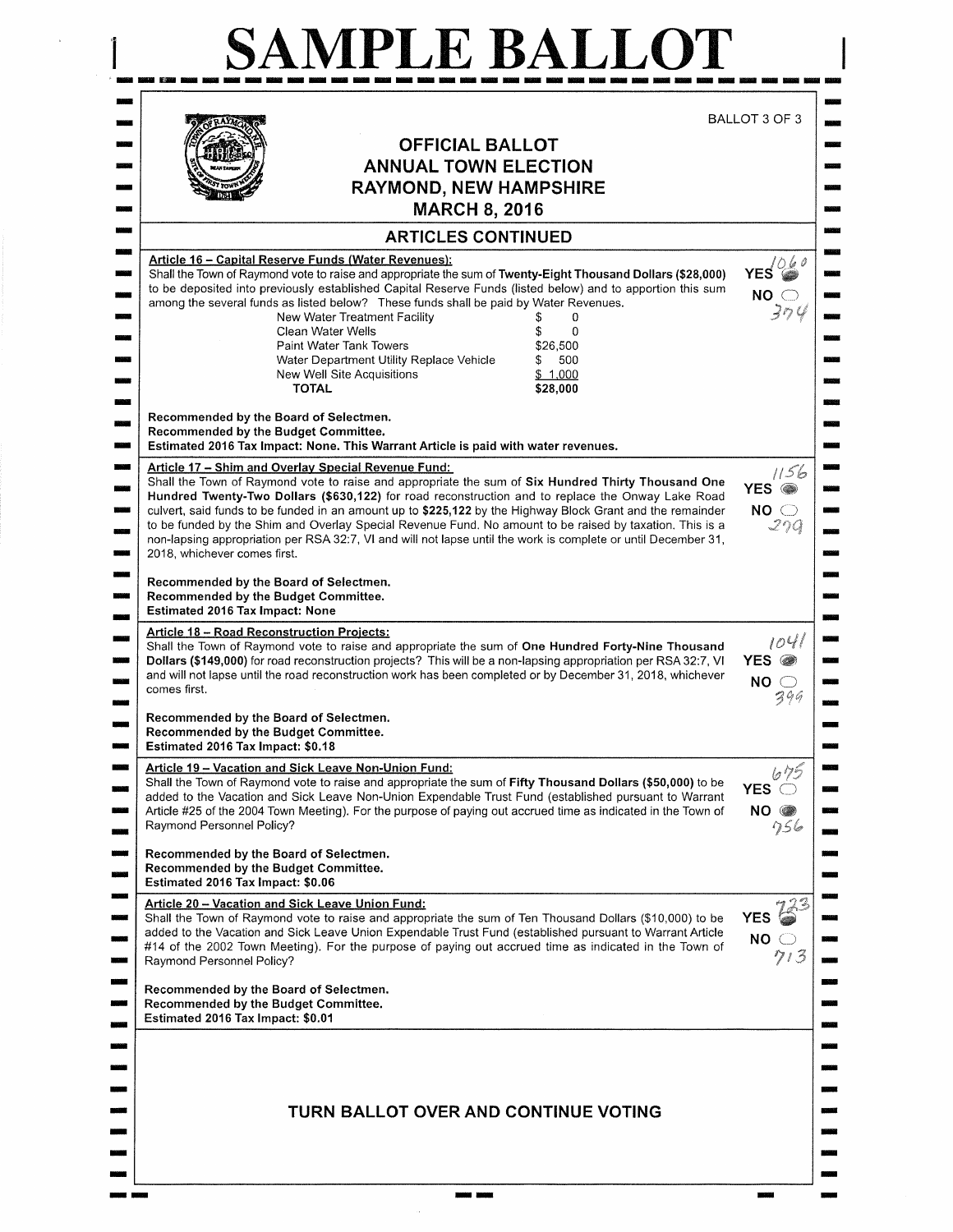## SAMPLE BALLOT

| <b>ARTICLES CONTINUED</b><br>Article #21 Charges for Professional Banking or Brokerage Assistance for Capital Reserve Funds:                                                                                                                                                                                                                                                                                                                                                                                                                                                                                                                                                                                                     |                                     |
|----------------------------------------------------------------------------------------------------------------------------------------------------------------------------------------------------------------------------------------------------------------------------------------------------------------------------------------------------------------------------------------------------------------------------------------------------------------------------------------------------------------------------------------------------------------------------------------------------------------------------------------------------------------------------------------------------------------------------------|-------------------------------------|
| Shall the Town of Raymond, pursuant to RSA 35:9-a, II (which became effective July 26, 2014), authorize the<br>Trustees of the Trust Funds, without further action of the town meeting, to charge any expenses incurred for<br>professional banking or brokerage assistance for capital reserve funds in their custody as authorized in RSA<br>Chapter 35, against the capital reserve funds involved, such authority to remain in effect until rescinded by a<br>vote of the town meeting, which said vote to rescind such authority shall not occur within 5 years of the<br>adoption of this article? (Majority vote required).                                                                                               | <b>YES</b><br>NO.                   |
| Recommended by the Board of Selectmen                                                                                                                                                                                                                                                                                                                                                                                                                                                                                                                                                                                                                                                                                            |                                     |
| Article 22: - Appointment of the Town Treasurer:<br>Shall the Town of Raymond vote to change the office of Town Treasurer from an elected position to an<br>appointed position in accordance with RSA 41:26-e. If this warrant article is approved, the Town Treasurer will<br>be appointed after recommendation by the Town Manager and approved by the Board of Selectmen. Such an<br>appointment shall be made in writing and shall include the compensation to be paid. If this warrant article is<br>approved the person holding the elected office shall continue to hold such an office until the annual town<br>election first following the vote to discontinue the office of the elected Town Treasurer.               | 680<br>YES $\bigcirc$<br>$NO_{725}$ |
| Recommended by the Board of Selectmen.                                                                                                                                                                                                                                                                                                                                                                                                                                                                                                                                                                                                                                                                                           |                                     |
| Article 23 - Change the Purpose of the New Water Treatment Facility Capital Reserve Fund:<br>Shall the Town of Raymond vote pursuant to the provision of RSA 35:16 to change the name and purpose of<br>the following existing Capital Reserve account: FROM: "New Water Treatment Facility CRF" (established<br>pursuant to Warrant Article #17 at the 1999 Town Meeting). TO: "Construct, Repair and Maintain Town Water<br>Treatment Facility", the purpose of which is to construct, repair, and maintain the Town's water treatment<br>facility, using the policies of the Capital Improvement Plan as its basis for such expenditures, and naming the<br>Board of Selectmen as agents to expend. 2/3 ballot vote required. | 1040<br><b>YES</b><br>NO.           |
| Recommended by the Board of Selectmen.<br><b>Estimated 2016 Tax Impact: None</b>                                                                                                                                                                                                                                                                                                                                                                                                                                                                                                                                                                                                                                                 |                                     |
| Shall the Town of Raymond vote to amend the appointing authority for the Capital Improvements Program<br>Committee (reestablished in 2008) to provide that the Selectmen shall appoint all of the members of the<br>Committee, including the citizens at large? This amendment will bring the appointment of the Committee<br>members into compliance with state law (RSA 674:5), which provides that the governing body shall appoint the<br>members.<br>Recommended by the Planning Board.                                                                                                                                                                                                                                     | YES @<br>NO (<br>446                |
|                                                                                                                                                                                                                                                                                                                                                                                                                                                                                                                                                                                                                                                                                                                                  |                                     |
|                                                                                                                                                                                                                                                                                                                                                                                                                                                                                                                                                                                                                                                                                                                                  |                                     |
| YOU HAVE NOW COMPLETED VOTING                                                                                                                                                                                                                                                                                                                                                                                                                                                                                                                                                                                                                                                                                                    |                                     |
|                                                                                                                                                                                                                                                                                                                                                                                                                                                                                                                                                                                                                                                                                                                                  |                                     |
|                                                                                                                                                                                                                                                                                                                                                                                                                                                                                                                                                                                                                                                                                                                                  |                                     |
|                                                                                                                                                                                                                                                                                                                                                                                                                                                                                                                                                                                                                                                                                                                                  |                                     |
|                                                                                                                                                                                                                                                                                                                                                                                                                                                                                                                                                                                                                                                                                                                                  |                                     |
|                                                                                                                                                                                                                                                                                                                                                                                                                                                                                                                                                                                                                                                                                                                                  |                                     |
|                                                                                                                                                                                                                                                                                                                                                                                                                                                                                                                                                                                                                                                                                                                                  |                                     |
|                                                                                                                                                                                                                                                                                                                                                                                                                                                                                                                                                                                                                                                                                                                                  |                                     |
|                                                                                                                                                                                                                                                                                                                                                                                                                                                                                                                                                                                                                                                                                                                                  |                                     |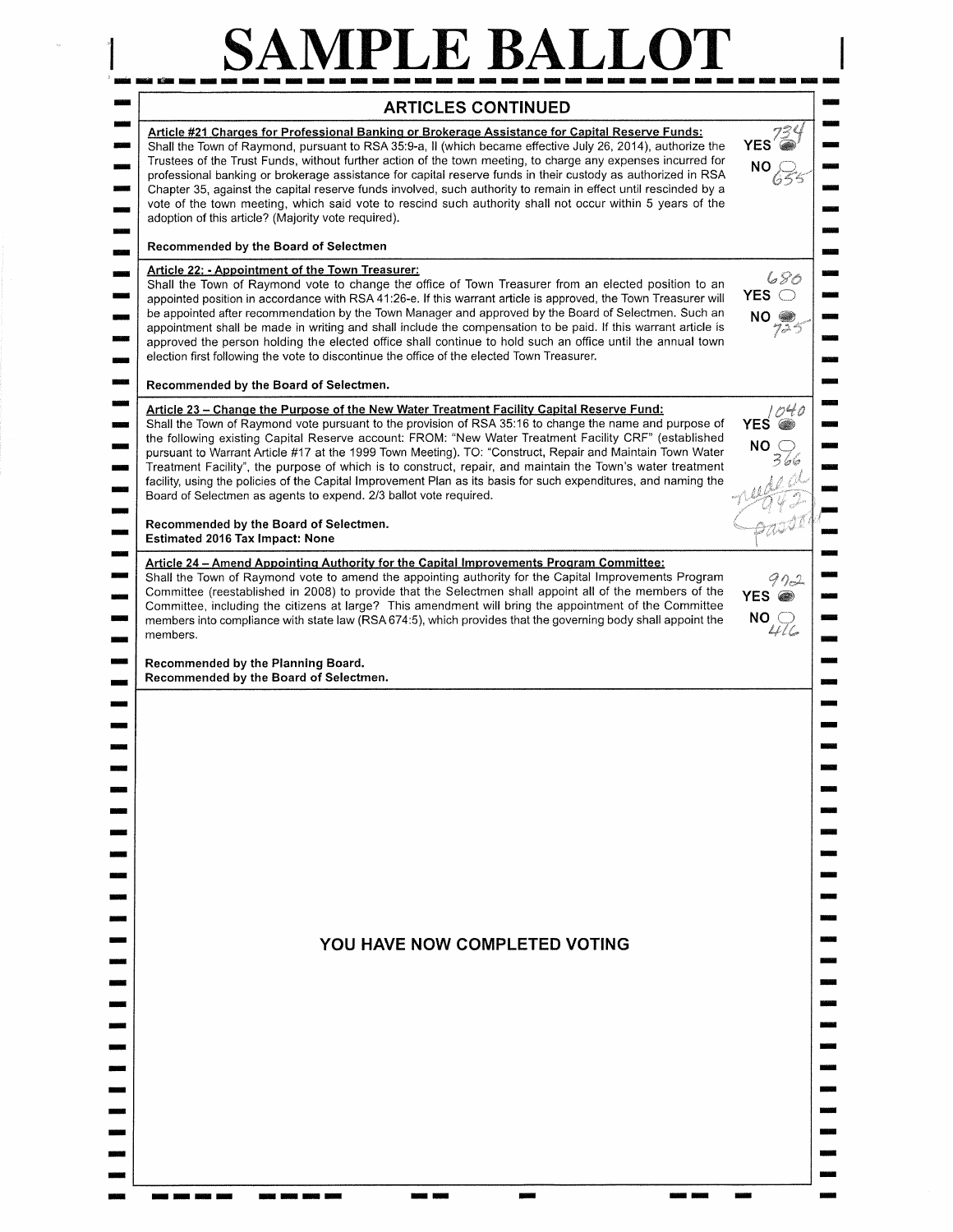| <b>OFFICIAL BALLOT</b><br>ANNUAL SCHOOL DISTRICT ELECTION<br><b>RAYMOND, NEW HAMPSHIRE</b><br><b>MARCH 8, 2016</b>                                                                                                                                                                                                                                                                                                                                                                                                                                                                                                                                                                                                                                                                                                                                                                                                                                                                                                                                                                                                                                                                                                                                                                                                                                                          | SCHOOL DISTRICT C                  |
|-----------------------------------------------------------------------------------------------------------------------------------------------------------------------------------------------------------------------------------------------------------------------------------------------------------------------------------------------------------------------------------------------------------------------------------------------------------------------------------------------------------------------------------------------------------------------------------------------------------------------------------------------------------------------------------------------------------------------------------------------------------------------------------------------------------------------------------------------------------------------------------------------------------------------------------------------------------------------------------------------------------------------------------------------------------------------------------------------------------------------------------------------------------------------------------------------------------------------------------------------------------------------------------------------------------------------------------------------------------------------------|------------------------------------|
| <b>INSTRUCTIONS TO VOTERS</b><br>A. TO VOTE, completely fill in the OVAL to the RIGHT of your choice(s) like this:<br>B. Follow directions as to the number of candidates to be marked for each office.<br>C. To vote for a person whose name is not printed on the ballot, write the candidate's name on<br>the line provided and completely fill in the OVAL.                                                                                                                                                                                                                                                                                                                                                                                                                                                                                                                                                                                                                                                                                                                                                                                                                                                                                                                                                                                                             |                                    |
| <b>SCHOOL BOARD</b><br>for three years<br>Vote for not more than TWO<br><b>JOE SAULNIER</b><br>(20)<br><b>ANDREA PETERSON</b><br>ヌさん<br>Œ<br><b>STEPHEN REARDON</b><br>눈뜻의<br>$(Write-in)$<br>50<br>lina Thomas<br>$(Write-in)$                                                                                                                                                                                                                                                                                                                                                                                                                                                                                                                                                                                                                                                                                                                                                                                                                                                                                                                                                                                                                                                                                                                                             |                                    |
| <b>ARTICLES</b>                                                                                                                                                                                                                                                                                                                                                                                                                                                                                                                                                                                                                                                                                                                                                                                                                                                                                                                                                                                                                                                                                                                                                                                                                                                                                                                                                             |                                    |
| ARTICLE 2 Shall the School District raise and appropriate the sum of \$8,250,000. (eight million, two hundred fifty<br>thousand dollars) for the construction, furnishing and equipping of an addition and renovations to Lamprey River<br>Elementary School; \$8,250,000. (eight million, two hundred fifty thousand dollars) of such sum to be raised through<br>the issuance of bonds or notes in accordance with the provisions of the Municipal Finance Act (RSA Ch.33); and<br>further to authorize the School Board to issue, negotiate, sell and deliver such bonds or notes and to determine<br>the rate of interest and the maturity and the other terms thereof; and to authorize the School Board to apply for,<br>obtain and accept federal, state or other aid, if any, which may be available for said project and to comply with all<br>laws applicable to said project; and to raise and appropriate the additional sum of \$206,250. (two hundred six<br>thousand, two hundred fifty dollars) for the payment of the first bond payment and authorize the School Board to<br>take any other action necessary to carry out this vote. (3/5 Ballot Vote Required)<br>Total votes 1456<br>(Recommended by the School Board: Yes-3; No-1; Abstain-1)<br>1) Votes needed to pass 874<br>Lost by 19 votes<br>(Recommended by the Budget Committee: Yes-4; No-3) | 255<br>YES O<br><b>NO</b><br>أتاصا |